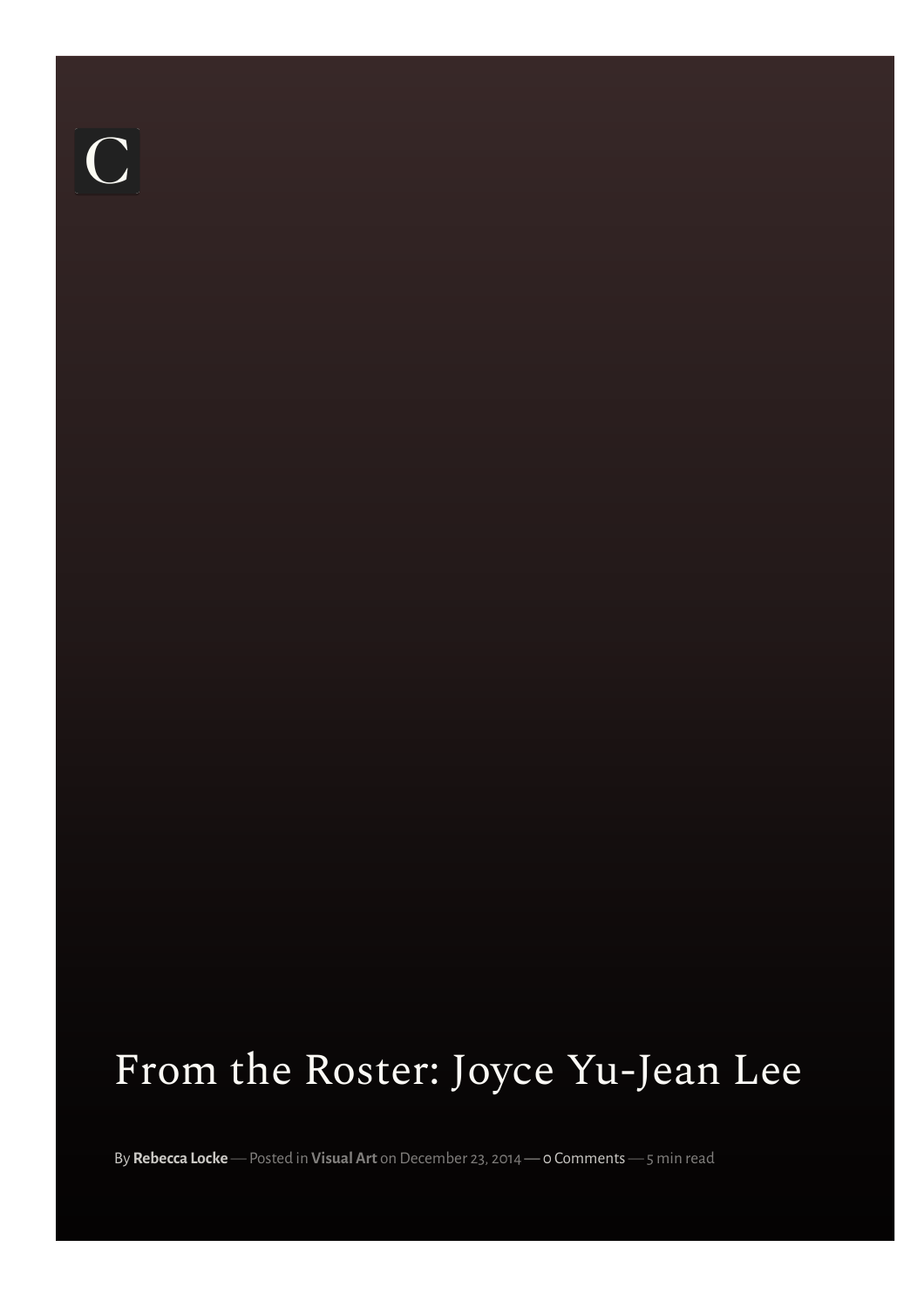*Every Tuesday afternoon, The Curator is showcasing an individual artist recognized for their unique voice, ideas and process. Once a month, a featured artist will be selected by Rebecca Locke, a New York City-based artist and curator, who develops collaborative and artist-led projects.*

### Curator's Introduction:

Joyce Yu-Jean Lee's work is full of surprises. It is both sublime, and mesmerizing. Were her work static it would constitute a focal point, a centerpiece, yet her moving and changing images beckon the viewer, imploring them to stay, to reflect, to think. Lee's subject matter is the here and now, the world of our collective experience explored through her performance and video-based artworks which in part contemplate globalization, society, mass media, commercialism and labor inequality.

With the large-scale *On the Brink*, Lee projects a typhoon-like storm of matter she calls the "residue of everyday life"—cars, branded beer bottles, cell phones and material objects—onto a suspended custom-built circular screen. Through the movement of these seemingly valuable goods thrown through the air weightless as Dorothy's house in Kansas—the artist symbolizes the fragility of life and the instability of all in which humanity puts trust.

In the video and performance-based work *Made In China* the artist depicts both nameless laborers on a production line and the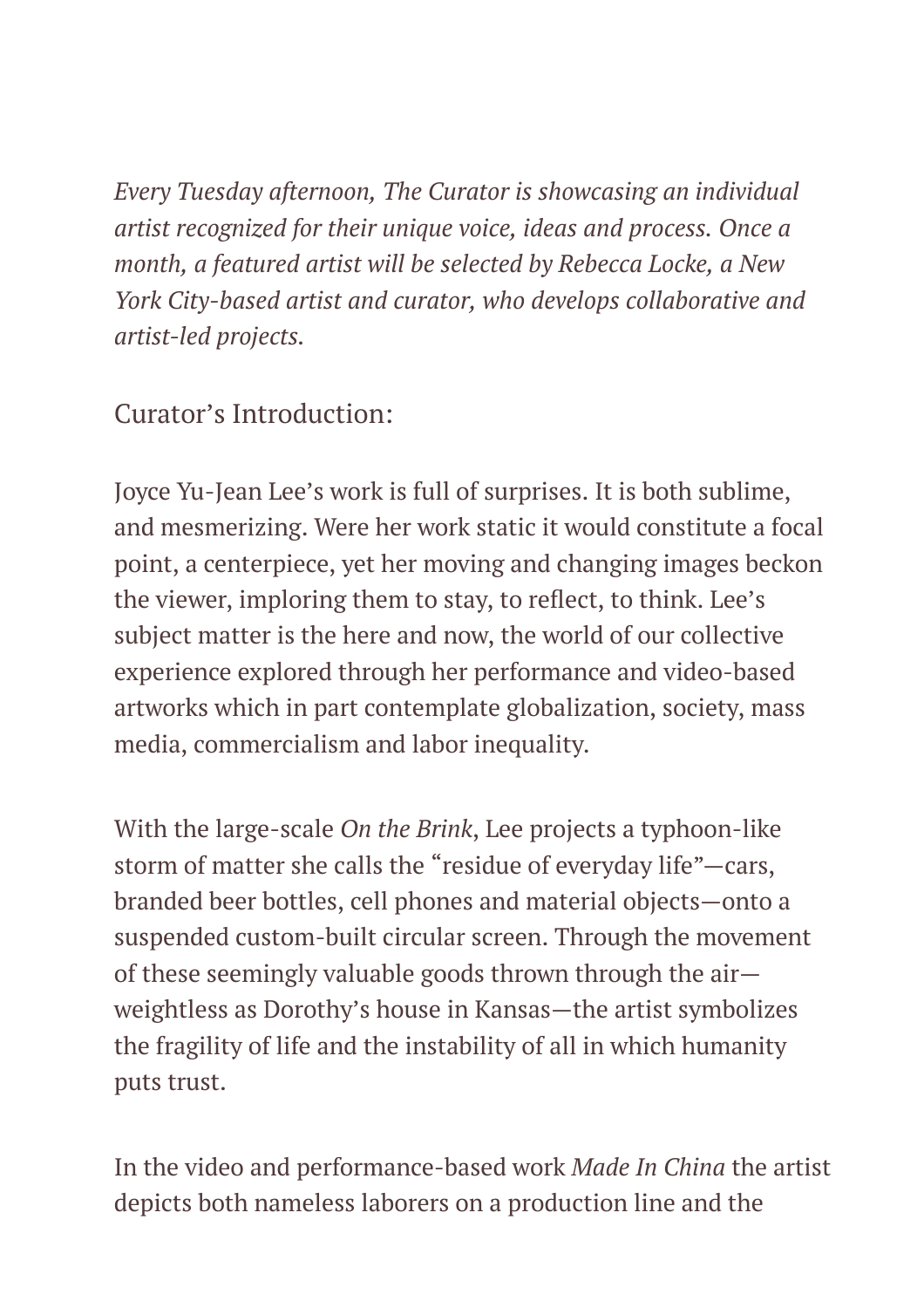retailer, or 'peddler', of material goods. It is a work that references the plight of low-paid laborers, specifically Chinese factory workers producing high-end goods for Apple. With every transaction of the artist's merchandise, consumers are confronted with visual imagery from the production line, contrary to our daily experience.



*Made In China,* 2012 (Video projection and installation based perfor

For *Uneasy Peace: Mr. Technology is Your Friend,* the artist sourced recent political, economic and news headlines from printed newspapers and journals, and projected juxtaposing cuttings of headlines on large, suspended black weather balloons. The words and phrases, animated and jostling for space, impose themselves into the viewer's physical environment, and like weather—only in this instance weather made from alphanumeric characters stimulate and determine the atmosphere.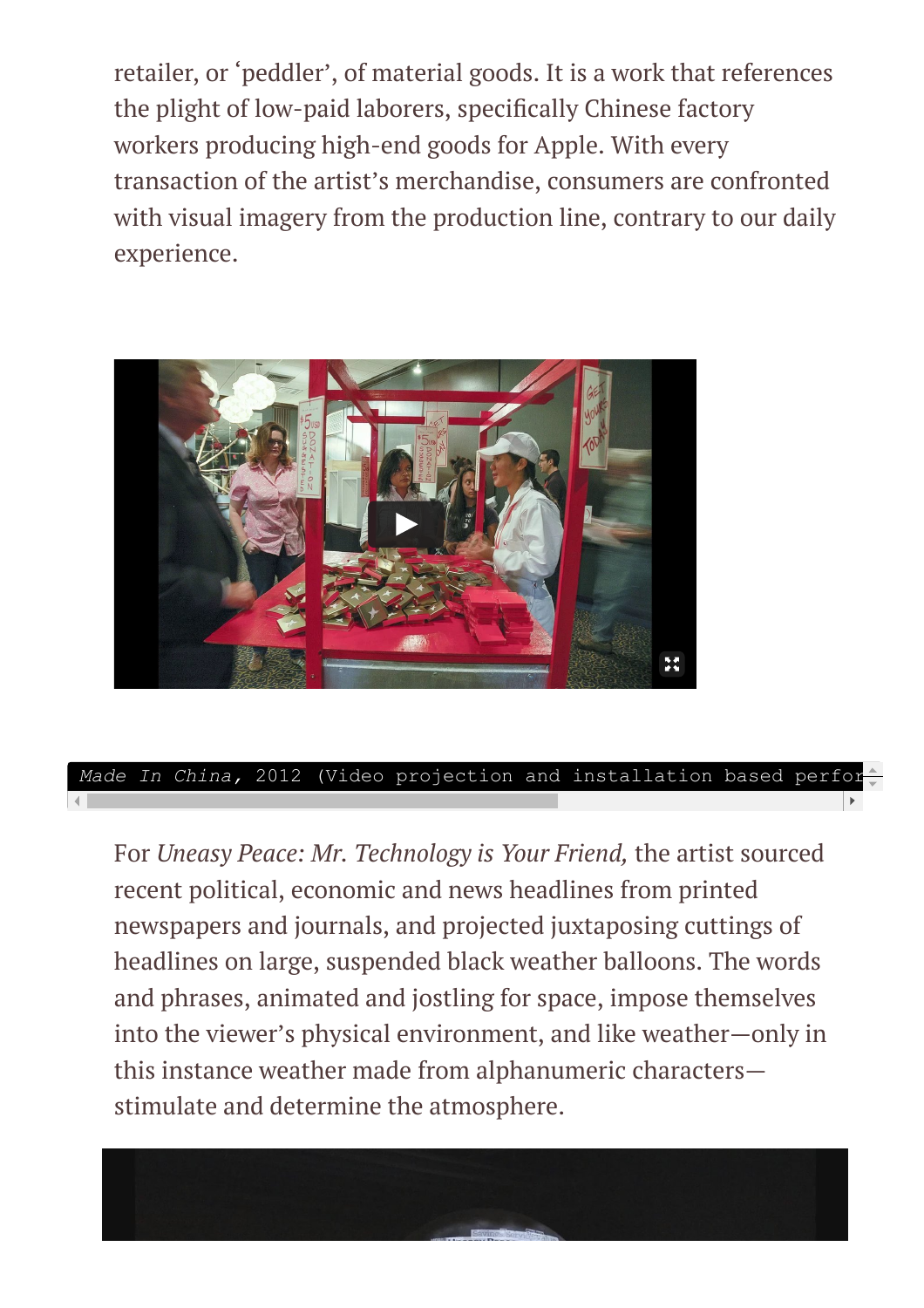

Likewise, *Water Wisdom: Miracle Workers,* is based on printed text, borrowed here from Lifestyle magazines. Her projection, a composite of words, echoes the magazine's tone in 'projecting' a perception of beauty. But here, these words are read from banks of sand, characteristic of the artist's practice in drawing attention to fragility and vulnerability.



Two exhibitions of Lee's work open in January 2015: A solo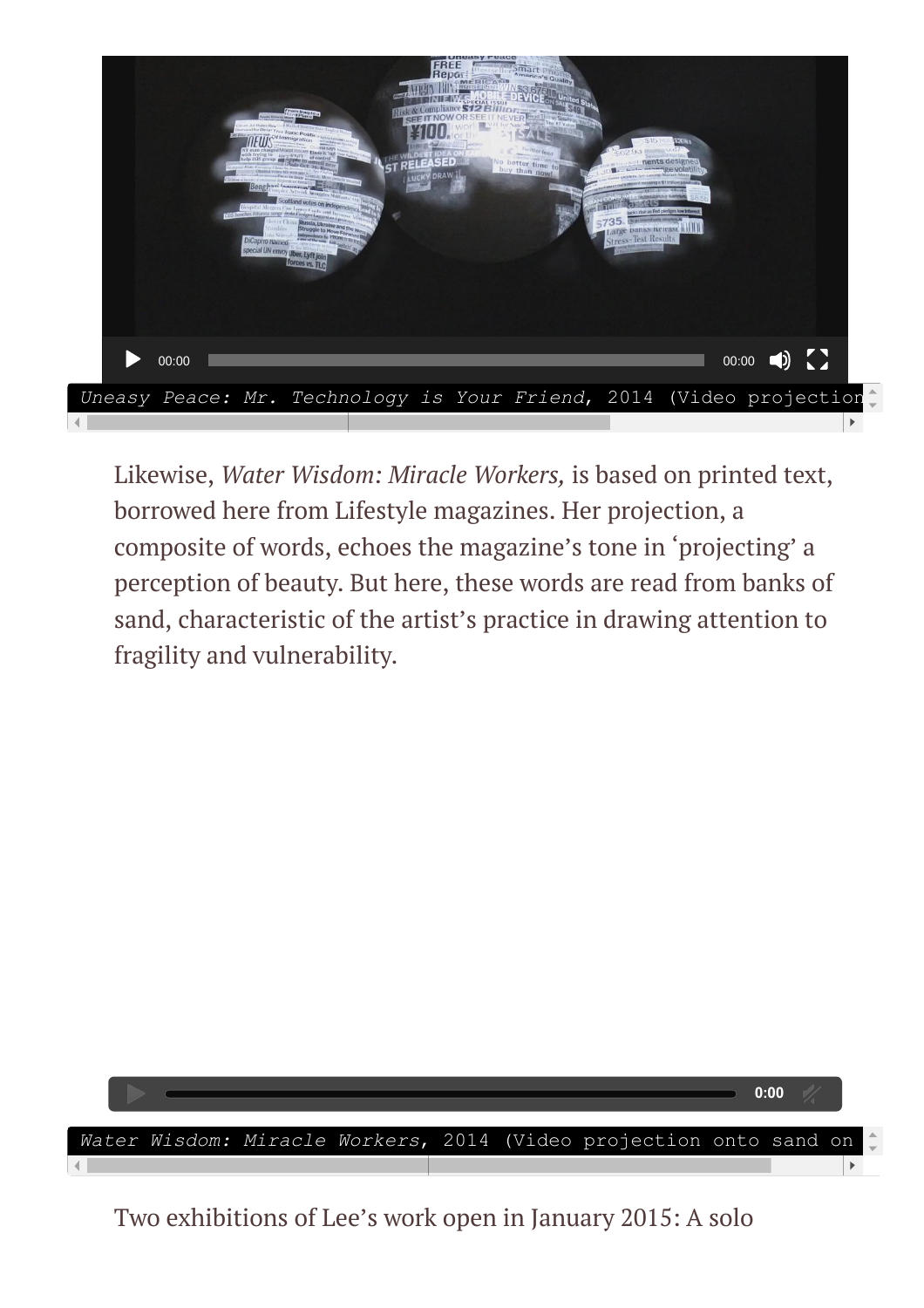exhibition at Creative Paradox in Annapolis, Maryland, opening January 17<sup> $(h)$ </sup> from 7-9pm and on view until Feb 22 $(h)$ ; and *TechNoBody*, a group exhibition at Pelham Art Center in Pelham, New York, opening Friday, January  $23<sup>(d)</sup>$  from 6-8pm, on view until March  $21<sup>(st)</sup>$ .

### Artist Bio:

Joyce Yu-Jean Lee is an artist who works in video installation, photography and performance. She has a M.F.A. from the Maryland Institute College of Art (MICA) and a B.A. from the University of Pennsylvania. Before art school, she worked as the Programming & Art Director for International Arts Movement in New York, NY. She has shown at Connersmith Contemporary and Hamiltonian Gallery in D.C.; Arlington Arts Center, VA; Westchester Arts, White Plains, and has an upcoming exhibition at Pelham Art Center, NY which opens on January 23, 2015. Joyce teaches at Fashion Institute of Technology and New Jersey City University. She serves as a trustee for The Contemporary Museum in Baltimore, and Christians in the Visual Arts (CIVA), and is the recipient of a 2013 Franklin Furnace Fund Grant.